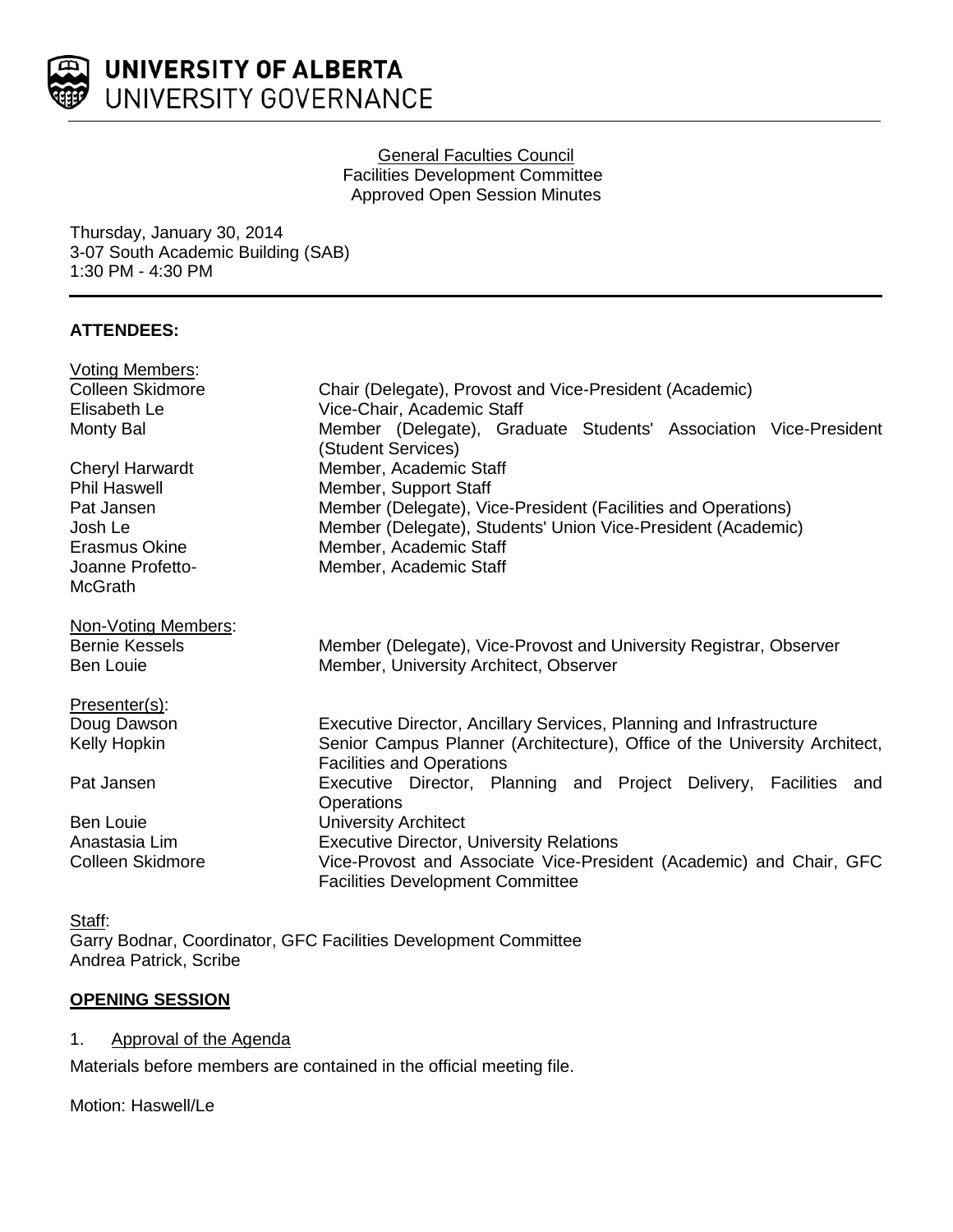THAT the GFC Facilities Development Committee approve the Agenda.

**CARRIED**

# 2. Approval of the Open Session Minutes of November 28, 2013

Materials before members are contained in the official meeting file.

### Motion: Le/Haswell

THAT the GFC Facilities Development Committee approve the Minutes of November 28, 2013.

**CARRIED**

# 3. Comments from the Chair

Dr Skidmore commented on a number of items of interest to members and announced, as well, that this would be her last meeting as Chair of GFC FDC. She thanked members for an engaging experience and for their dedication to the work undertaken by this GFC standing committee and stated that the incoming Deputy Provost, Dr Olive Yonge, will be succeeding her as the Committee's Chair.

# **ACTION ITEMS**

# 4. Appendix XX: North Campus Long Range Development Plan (LRDP) Amendment 2014

Materials before members are contained in the official meeting file.

*Presenter(s)*: Ben Louie, University Architect; Anastasia Lim, Executive Director, University Relations

*Purpose of the Proposal*: Concluding over four years of campus planning activities and in consultation with neighbouring communities consistent with Appendix XVIII: University of Alberta Consultation Protocol, the purpose is to amend the University's Long Range Development Plan (LRDP) and, more specifically, Sectors 1 to 11 located at the University's North Campus.

### *Discussion*:

Aided by a PowerPoint presentation, Ms Lim provided a brief overview of the historical and legislative aspects of the LRDP to members as well as reasons for the proposed amendments and key factors in consideration of the planning of the amendments. She reported that there has been extensive consultation with the wider community regarding these amendments.

Mr Louie stated that this project has taken a year to develop. He provided a point-by-point overview for members regarding specific amendments to Land Use – North Campus, Campus Life and Housing, Open Space System, Public Vehicular Transportation System/Parking, and Pedestrian and Bicycle Circulation.

During the discussion surrounding this proposal, members expressed a number of comments and questions, including, but not limited to: clarification about contiguous pedestrian access on 114 Street; clarification about the effect of the demolition of the Human Ecology Building; that the Stadium Car Park is not an esthetically-appealing structure and the removal of the Human Ecology Building will accentuate this; an expression of gratitude from the Students' Union (SU) regarding their involvement in the consultation surrounding these amendments; whether there was specific consultation surrounding accessibility for persons with disabilities and the locations of Disabled Adults Transit Service (DATS) stops; gratitude for the simple and clear presentation highlighting the amendments; clarification about possible future amendments to the entire LRDP; that the creation of separate LRDPs for each campus of the University of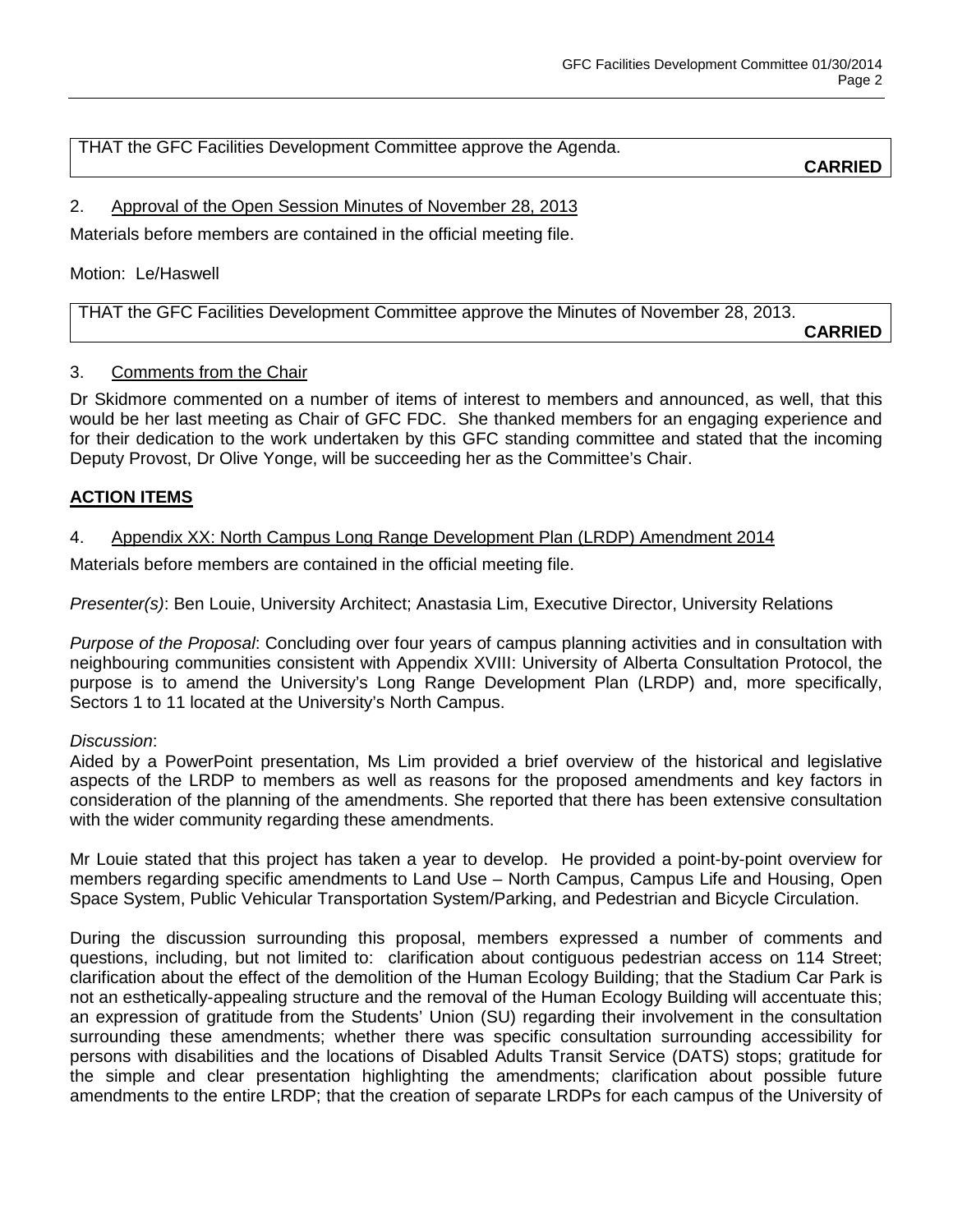Alberta might lead to confusion; whether there might be a mechanism utilized to prevent inconsistencies across planning around these separate LRDPs; clarification of which person or body would be in charge of the foundational standards of the separate LRDPs; and a suggestion that there should be a singular point of direction that might direct future changes within the separate LRDPs.

#### Motion: Jansen/Haswell

THAT the GFC Facilities Development Committee recommends to the Board of Governors, on the recommendation of Planning and Project Delivery, the proposed Appendix XX: North Campus Long Range Development Plan Amendment 2014, as set forth in Attachment 2, as the basis for further planning; and recommends to the Board of Governors the concurrent rescission of 'Section 6.1' of the Long Range Development Plan 2002.

**CARRIED**

### **DISCUSSION ITEMS**

# 5. East Campus Village (ECV) Infill Housing Residences at 90 Avenue – Proposed Concept Plans

Materials before members are contained in the official meeting file.

*Presenter(s)*: Ben Louie, University Architect; Doug Dawson, Executive Director, Ancillary Services, Planning and Infrastructure; Kelly Hopkin, Senior Campus Planner (Architecture), Office of the University Architect, Facilities and Operations

*Purpose of the Proposal*: This project will increase the amount of purpose-built student housing on campus in alignment with the University's goal of accommodating 25% of students in residence housing. Students who reside in purpose-built on-campus housing with supportive programming tend to have a more fulfilling and enriching academic experience at the University than those who do not. Expanding on-campus housing assists the University in meeting institutional goals and objectives by providing a learning environment conducive to personal and academic success. A total of four houses (11009, 11013, 11029, and 11031) on the south side of 90 Avenue between 110 Street and 111 Street will be removed to make room for the new infill development. This development consists of two new buildings for a total of approximately 70 new bed spaces. The façades on the new buildings will replicate the form of select existing houses in the East Campus Village (ECV) district *per* the Preservation Plan and consistent with the Design Guidelines for Infill Development.

### *Discussion*:

Mr Dawson briefed members on the current housing residence plans, highlighting research-based statistics regarding positive student outcomes related to programming in student residences and adding that it is part of smart growth of campus development and and an important recruitment tool. He reported that, because student housing does not receive funding from the Provincial Government, it is important to construct financially-viable projects.

Mr Louie, continuing on with a PowerPoint presentation, reported on the deliverables for this project.

Mr Louie made note of several challenges in relation to this project, including balancing its functionality, the capital costs, and maintenance of the character of the neighborhood. He reported that the project will be beneficial to the University of Alberta community as it creates additional student-focused housing within walking distance of North Campus. He briefed members on the extensive consultation process related to this project.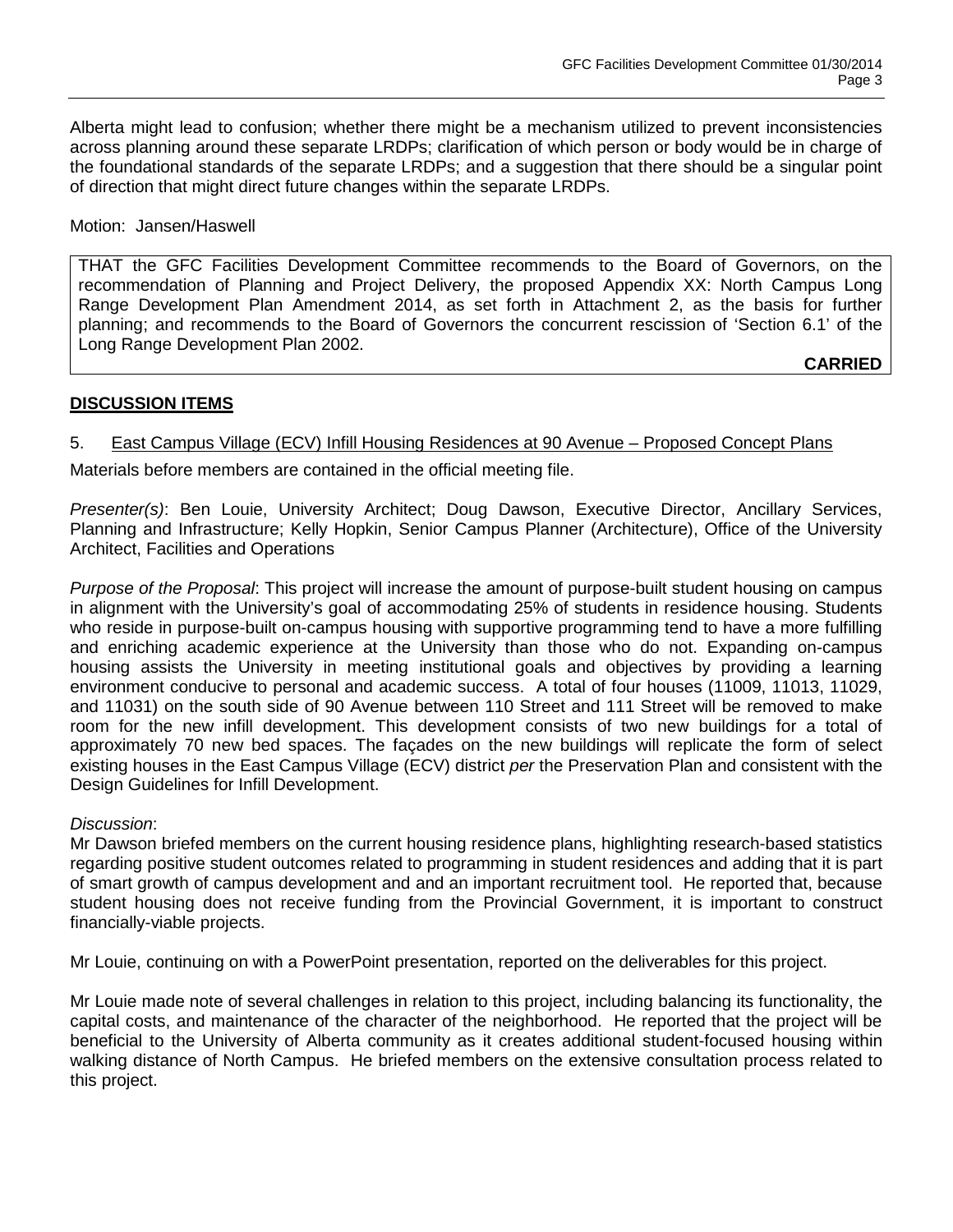Mr Hopkin provided members with a presentation of architectual drawings and other visual renderings relating to the infill housing residence B1, proposed preliminary infill housing residence B2, applicable design guidelines for infill development, and the conceptual site plan for infill housing.

During the ensuing discussion, members provided a number of comments and queries, including, but not limited to: whether there are students currently living in the affected existing houses and whether they are all able to be moved; whether the other residents of current houses will be accommodated elsewhere; clarification surrounding the physical size and height of the proposed residences in comparison to existing houses in the area; that the proposed residences might prove to be expensive for students; whether there are overarching guidelines in relation to energy efficiency and coordination within the proposed residences; whether open spaces in the area will be maintained as such; and further clarification surrounding the existing student residents in this area and how they will be accommodated once construction begins on the proposed facilities.

#### 6. East Campus Village (ECV) Leadership Residence – Proposed Preliminary Functional Program and Concept Plans

Materials before members are contained in the official meeting file.

*Presenter(s)*: Ben Louie, University Architect; Doug Dawson, Executive Director, Ancillary Services, Planning and Infrastructure; Kelly Hopkin, Senior Campus Planner (Architecture), Office of the University Architect, Facilities and Operations

*Purpose of the Proposal*: The University proposes to construct 144 new student spaces in a multi-purpose building on Saskatchewan Drive between 110 Street and 111 Street in East Campus Village (ECV). This building will feature multiple bedroom configurations of one and two bedrooms. The buildings will feature the appropriate amount of amenity or programmable space required to deliver support services for students and to host lectures in the evenings and on weekends. In order to foster a sense of community, students will take meals together in a dining hall to be designed as a "flex" space able to accommodate guest speakers and host functions. A total of seven houses (11025, 11029, 11039, 11045, and 11051 Saskatchewan Drive and 11044 and 11050 – 90 Avenue) between Saskatchewan Drive and 90 Avenue and between 110 Street and 111 Street will be impacted as *per* the Preservation Plan and Sector Plan. All students and faculty affected by the construction will be accommodated elsewhere within the institutional building inventory. The proposed residence will contribute 9.6% additional beds towards the 1500-bed full build out of the ECV district. This project will increase the amount of purpose-built student housing on campus in alignment with the University's goal of accommodating 25% of students in residence housing. Students who reside in purpose-built on campus housing with supportive programming tend to have a more fulfilling and enriching academic experience at the University than those who do not. Expanding on-campus housing assists the University in meeting institutional goals and objectives by providing a learning environment conducive to personal and academic success.

### *Discussion*:

With the assistance of a PowerPoint presentation, Mr Dawson explained that this project has been planned around certain considerations in relation to the goal to accommodate 25% of full-time University of Alberta students within student housing and is based on research related to positive outcomes for students in relation to student housing. He added that there are a number of existing residential cohorts that are currently assembled by academic interest at the University of Alberta as well as themed-based student residence spaces. He reported that the program is being developed based on several factors, including the Hanbury Evans' 2010 Study, the development of design standards, surveying comparable residences, reviewing concept test fits, and the proposal of preliminary functional program requirements. He stated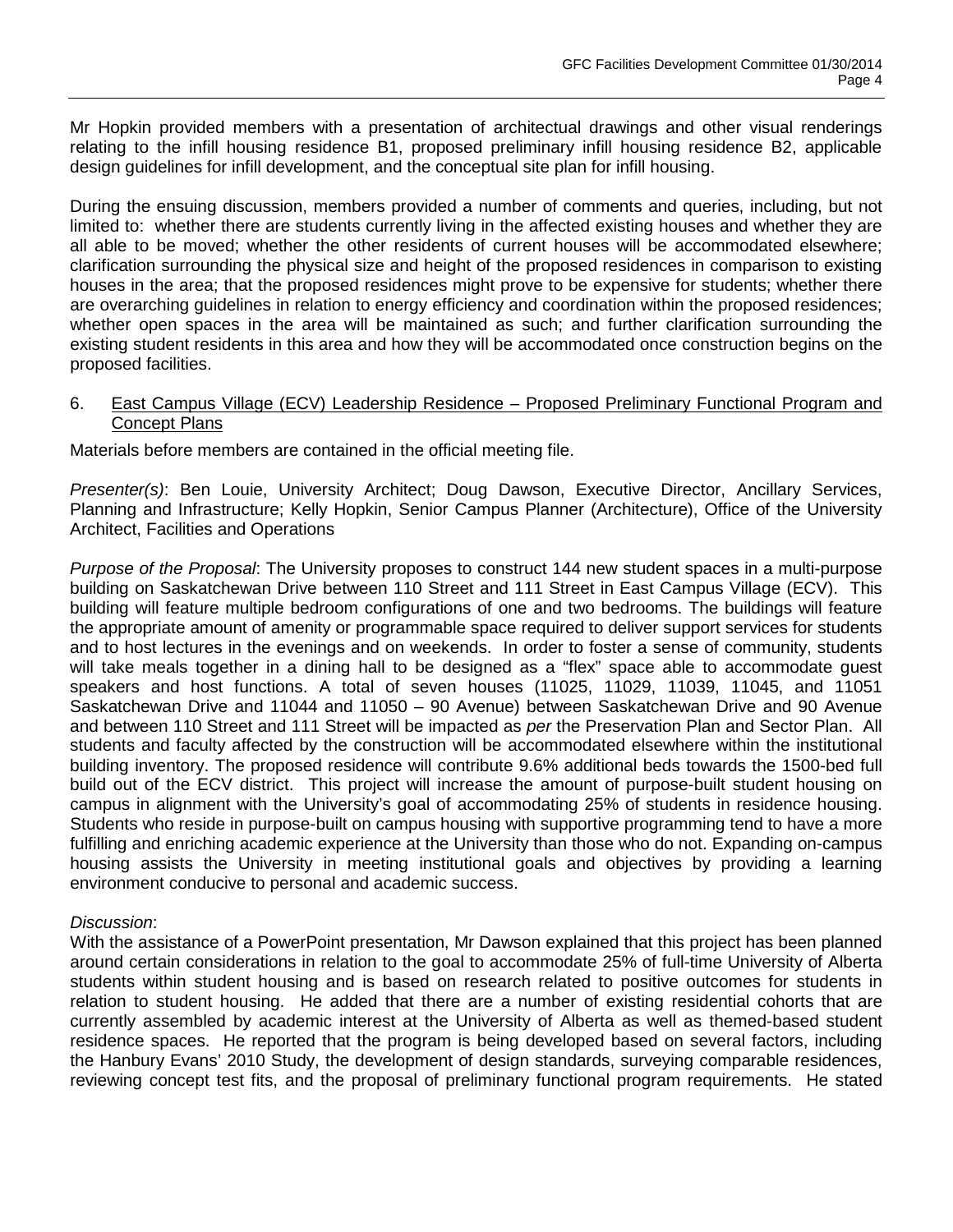that there has been a great deal of research conducted towards this project, including discussions with three separate consultants.

Mr Louie presented stacking plans to members, noting that there were several attempts to create different plans for this project. He briefed members on the project deliverables for this project as well as on the loose fit concept for the residence. He noted that there are several challenges in relation to this project as well as opportunities. Specifically, he noted that the University of Alberta has developed a new building typology. Mr Louie stated that there has been consultation with the community relating to this project, in addition to the Students' Union (SU) and Graduate Students' Association (GSA) He alluded, as well, to the previous discussions held with members of GFC FDC.

Mr Hopkin explained several architectural schematics and other visual renderings of the residence to members, including the Sector 8 Plan, the conceptual site plan for the residence, the conceptual massing for the residence, and the residence's floor-specific plans.

Members provided a number of comments and questions in relation to this item, including, but not limited to: commentary that the concept of cohort-based residences is interesting; that the location of the residence seems isolated, especially in relation to preserving the social themes of leadership; that such thorough, developed space planning should be applied to more residences on the campuses of the University of Alberta; clarification of issues related to accessibility for members of the leadership progam, compared to the rest of the student body; that details surrounding the leadership residence and the leadership college seem to evolve rapidly and that this project appears to be moving forward too quickly; that the perceived lack of clear vision surrounding this project appears problematic; clarification surrounding the determination of the number of students to be housed within the residence; and commentary that there are widespread student concerns in relation to this project and that there should be additional consultation with them.

Mr Dawson reiterated that, from his perspective and of primary concern, he and other members of Facilities and Operations had been charged with the development of a project concerning the construction of additional student residence spaces that conforms with existing sector planning and with the University's stated goal of providing on-campus residence spaces for an increased number of full-time students.

### 7. Projects Update from Facilities and Operations

There were no documents.

*Presenter(s)*: Pat Jansen, Executive Director, Planning and Project Delivery, Facilities and Operations

*Purpose of the Proposal*: For information/discussion.

*Discussion*:

On behalf of the Vice-President (Facilities and Operations), Mr Jansen provided members with brief updates regarding current projects underway, including reference to the following:

- Camrose Performing Arts Centre (CPAC)
- Expansion of the Students' Union Building (SUB)
- Innovation Centre for Engineering (ICE)
- Clinical Sciences Building (CSB)
- Li Ka Shing Building
- Katz Building
- Physical Activity and Wellness (PAW) Centre